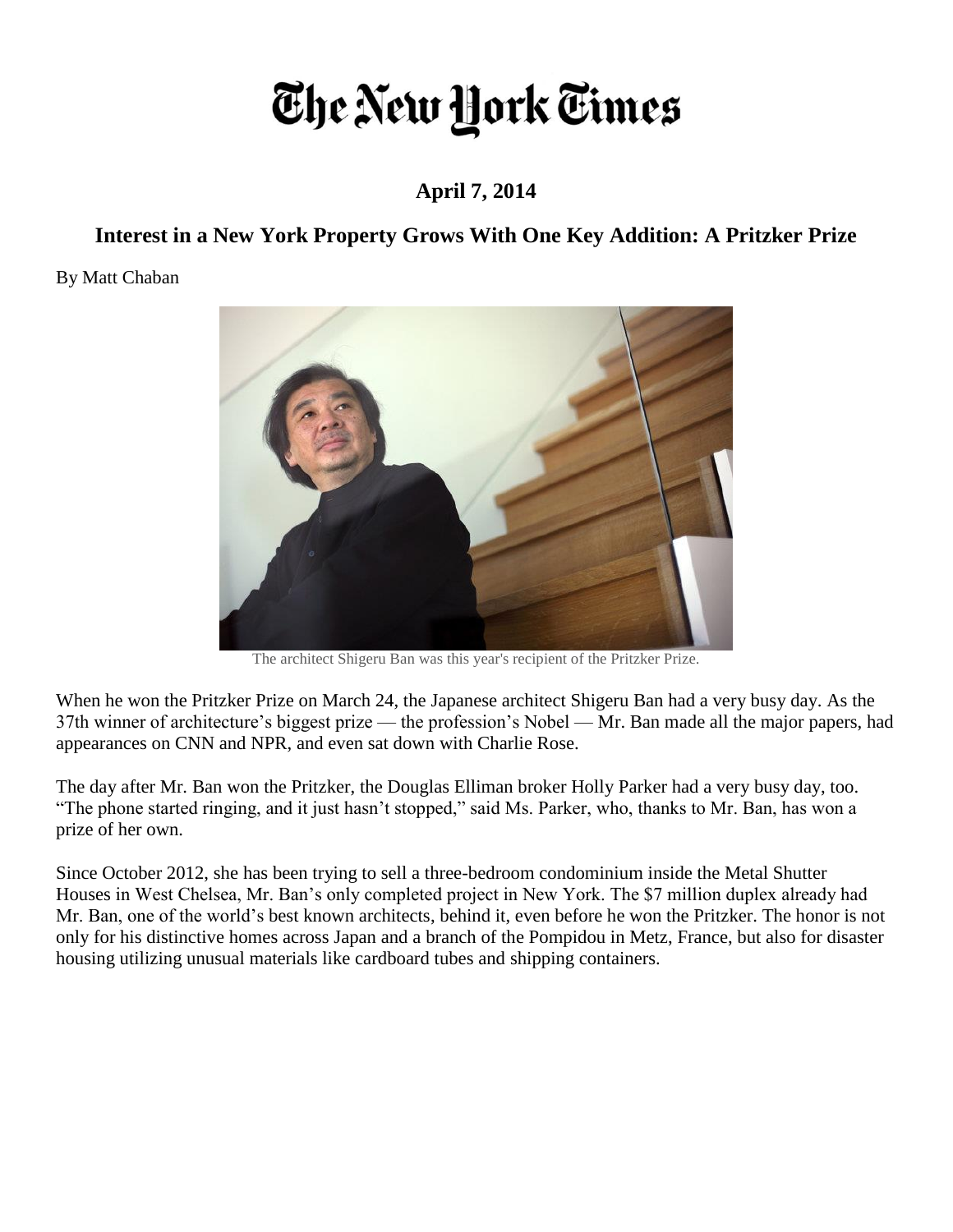

**Metal Shutter Houses**

The building is named for the individual perforated shutters that slide over to conceal the balconies and double-height living rooms of the apartments. In addition, floor-to-ceiling bi-folding glass doors completely open the interior space to the exterior.

Just as when an author wins a Pulitzer and suddenly a stack of books appears at the front of Barnes & Noble, bearing golden stickers, Ms. Parker's listing was now on many buyers' minds.

"It's like winning the Oscar," said Michael Sorkin, the designer, critic and director of the Spitzer School of Architecture at City College. "You get showered with work and your fees go up."

"At least for once the Pritzker folks have honored someone who has a socially based practice," he added, "even if it appears it's the luxury side of his work that's benefiting more."

In this second age of high-flying real estate, brand-name architecture and globe-trotting wealth, the identity of a designer has taken on ever-increasing value to ensure that a project's multimillion-dollar homes stand out. Anyone can install waterfall showers and Wolf ranges. A Pritzker is harder to come by.

Even for an architect who is as modest as he is inventive, it will be almost impossible for Mr. Ban to avoid the glare from the medal soon to hang around his neck.

"Shigeru has been very clear that we should remain humble in this moment," said Dean Maltz, the partner in Mr. Ban's New York office. "I actually think it's quite inappropriate to speculate about what could happen with our work."

But at his two projects in Manhattan — where Mr. Ban once studied architecture at Cooper Union under Mr. Sorkin and alongside Mr. Maltz — the sudden clamor for a piece of the prize is palpable.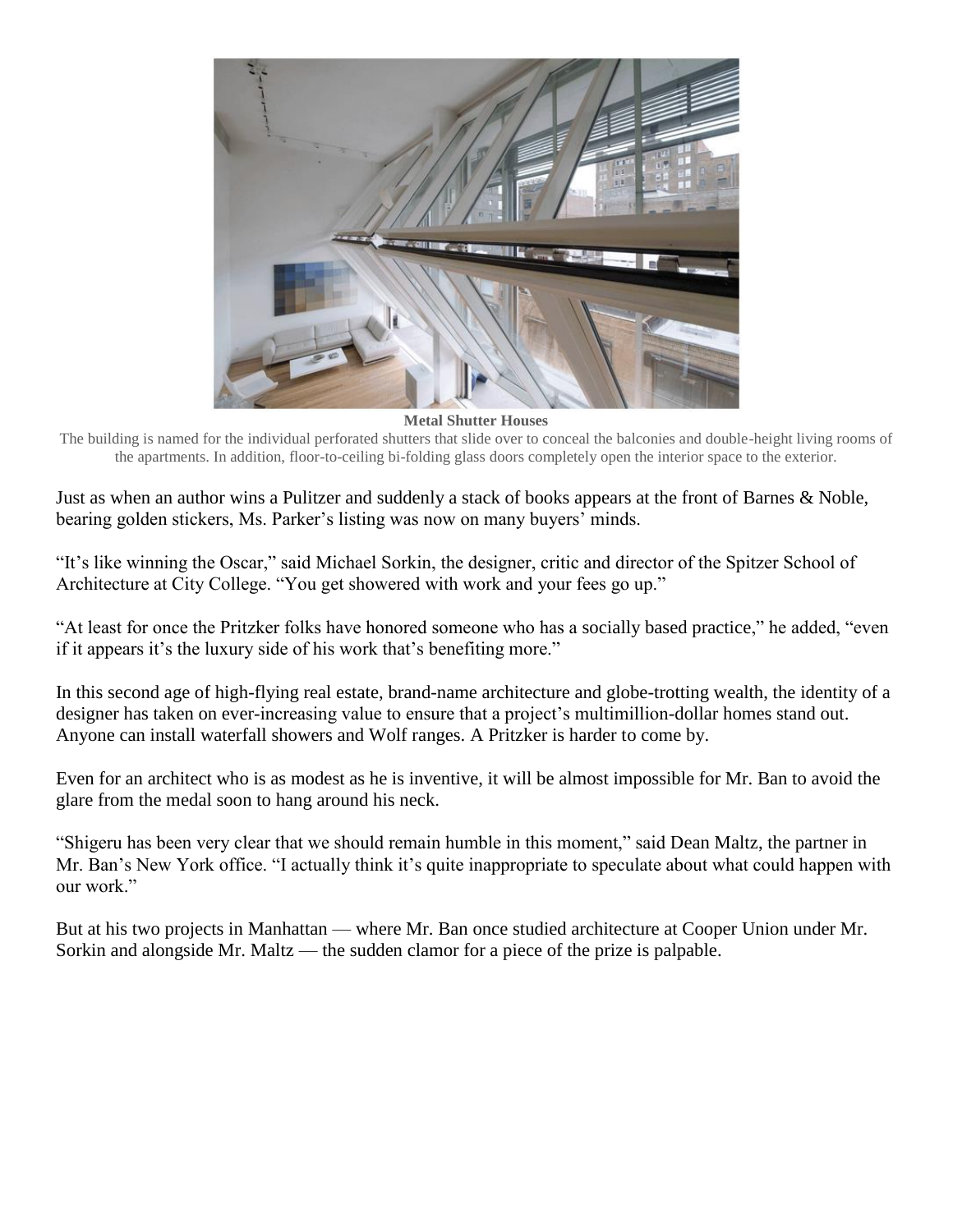

The Metal Shutter Houses, center, on 19th Street in Chelsea, was Mr. Ban's first condominium project in Manhattan.

This is true even as nothing has changed about these properties.

"It was always one of the most spectacular buildings in Manhattan, and having him win the Pritzker validates that," Ms. Parker said. Using a tried, and in this case perhaps true, apartment-as-art sales pitch, she added, "It goes from an appealing piece of real estate to a living sculpture."

At the Metal Shutter Houses, Mr. Ban and Mr. Maltz created unusual pairs of duplexes, eight in all. The homes are full of swooping lines, a Ban signature. Corners, cabinets and vanities are rounded rather than angled, and walls seem to float above the simple oak floors. Marble, brass and other hallmarks of ostentatious living are at a minimum.

But who needs them when each unit boasts what might literally be called a parlor trick?

The 20-foot double-height living rooms along West 19th Street are hidden behind the project's namesake shutters, which roll up just like those on the galleries and warehouses across the street. Behind those are floorto-ceiling windows, which flip up at the press of a button. With sliding doors out back, the entire space opens to the breeze off the river, and highway, half a block away.

The owner of Ms. Parker's listing, an entrepreneur from Miami, bought his unit in 2007, just as construction was beginning.

Another early buyer was Jonathan Shia, a magazine publisher and son of a San Francisco businessman. The family, already fans of the architect's work from his Nomadic Museum, erected on Pier 54 in 2005, bought a four-bed unit on the fourth and fifth floors for \$5 million in 2009.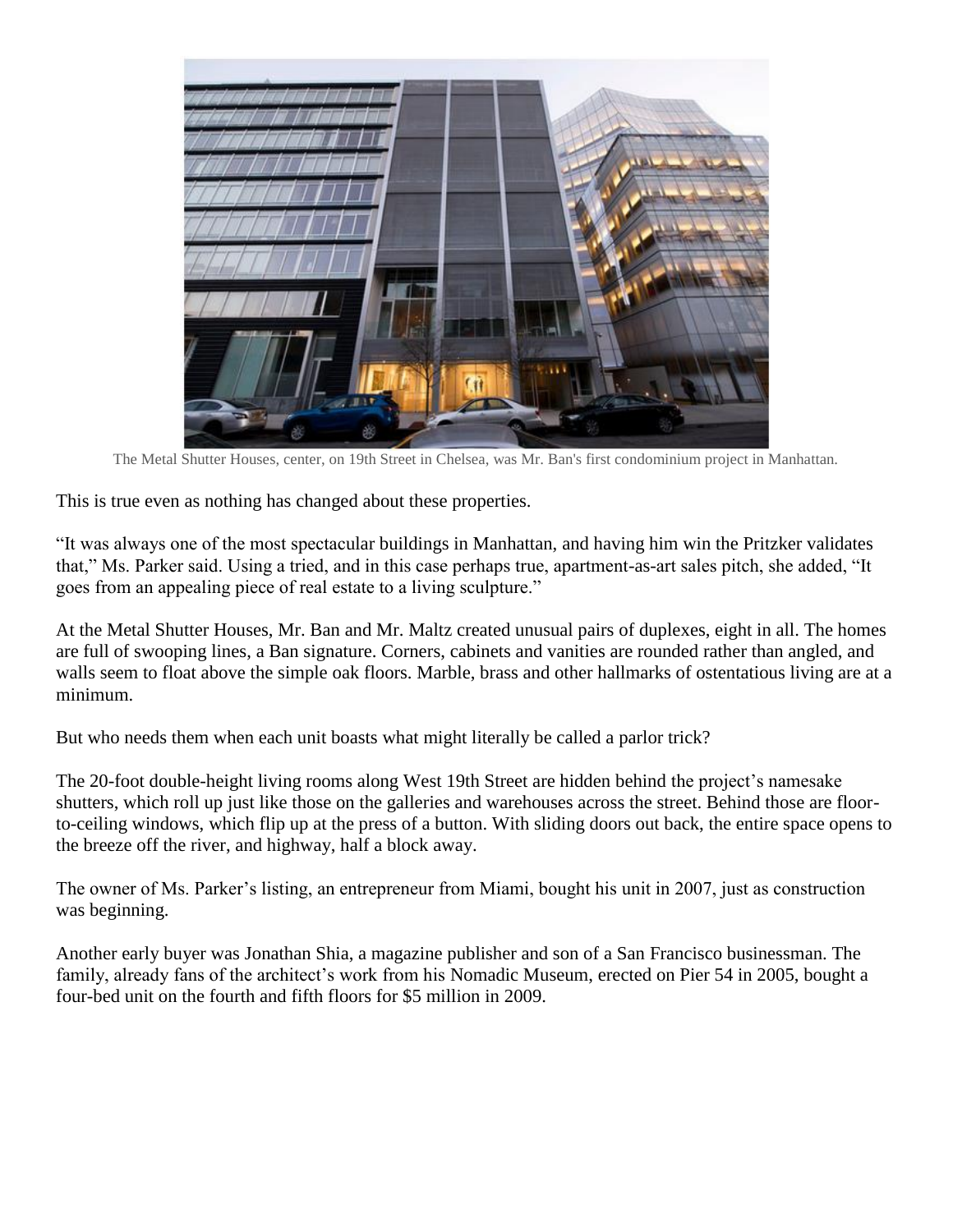

Twin duplex penthouses designed by Mr. Ban are currently under development for the top of the Cast Iron House, a 132-year-old landmark building at 67 Franklin Street.

Now they are selling the apartment, having listed it for \$8.5 million in February, so that the whole family can move in together in a townhouse. It is not an easy decision, but the Pritzker has made parting no different. "We always knew we loved the apartment — we don't need an award to tell us why," Mr. Shia said in an email.

Janice Chiang, the Shias' broker, had actually cut the price of the apartment two days before the Pritzker announcement, to \$8.25 million. They have since discussed raising the price but decided to stick with the lower one in the hopes that, combined with the building's new fame, it will sell quickly.

"Especially with the new rich in Asian countries, it's very common for people who are doing well financially; they do not want to be perceived just as rich but as someone with culture," Ms. Chiang said. "It's like buying an Hermès bag but better."

And also harder to come by, which has the developer Jourdan Krauss grateful for his decision a decade ago to hire Mr. Ban. He is helping Mr. Krauss's Knightsbridge Properties transform a former textile factory at Broadway and Franklin Street in TriBeCa. Now that his 13 condos, with swooping lines and retractable walls in the penthouses, are coming to market this spring for \$5 million to \$15 million, buyers have been queuing up, with even more joining the waiting list since the Pritzker announcement, he said.

"We haven't changed the pricing, but there are only 13 units, each one one of a kind, so as they sell, we'll be adjusting the prices accordingly," Mr. Krauss said.

Though Mr. Ban's Pritzker could make it costlier to hire him in the future, some developers find a laureate worth the expense. "You can save a lot on plans, because you only have to change 10 percent of the project, instead of 90 percent; the vision is just so complete," the developer Aby Rosen said. "And you also save a ton on the marketing. People want to write about these Pritzker projects, and an article is way better than an ad."

Gilbert Gomez, the superintendent at Metal Shutter Houses, said more people had been stopping by to inquire about tours (he politely turns them away). Page views for the building more than quadrupled on the popular listings site Streeteasy.com, to 1,042 in March from an average of 246 per month in the past year.

Yet brokers on both available apartments are still holding out for their first offers, and as Ms. Parker knows, the Pritzker can be both a blessing and a curse.